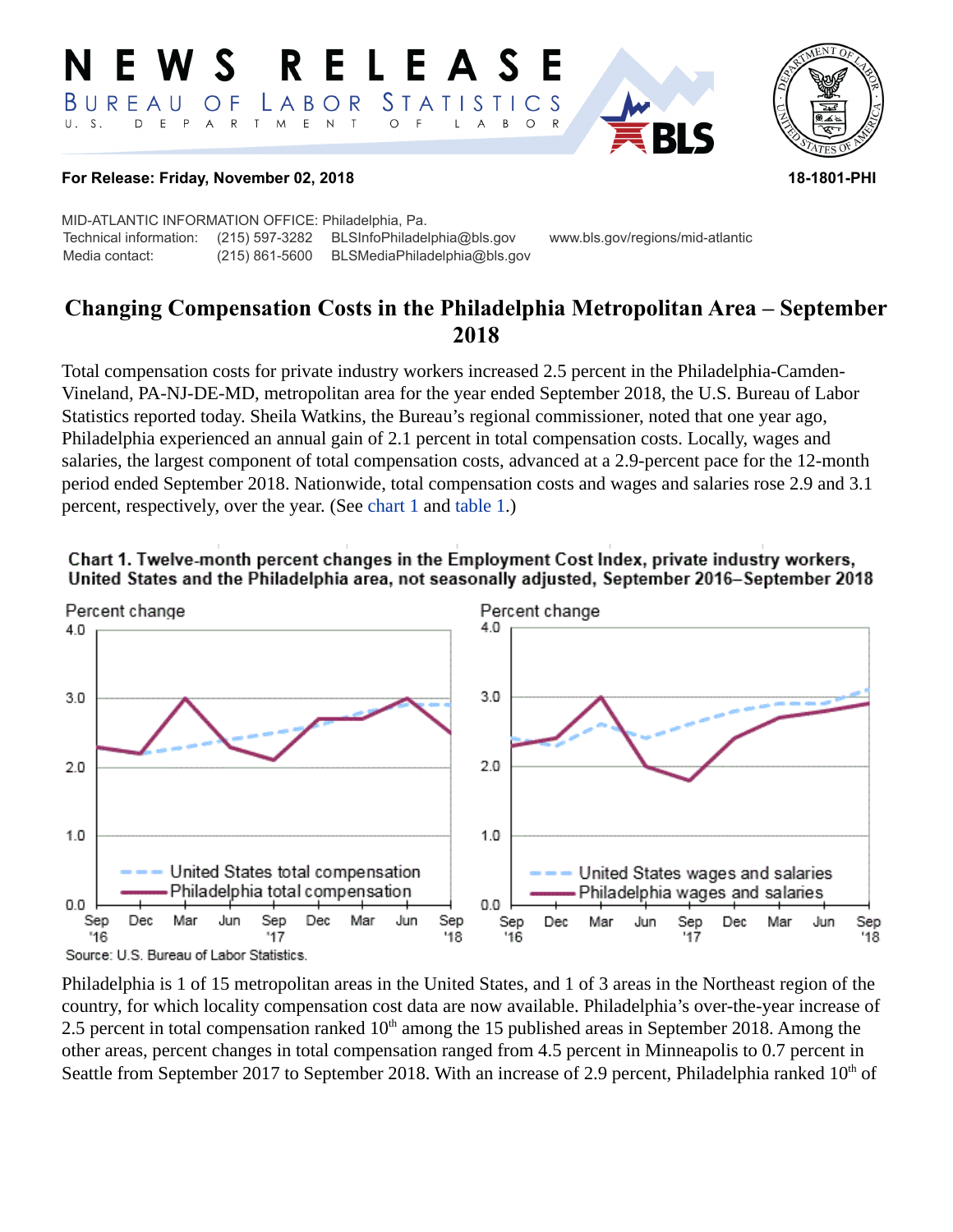the 15 areas in wage and salary gains over the year. Growth rates in wages and salaries among the other metropolitan areas ranged from 4.7 percent in Minneapolis to 2.0 percent in Boston and Houston. (See chart 2.)





When compared with the two other Northeastern metropolitan areas, the annual increase in total compensation costs in Philadelphia (2.5 percent) in September 2018 was above the gain in Boston (2.4 percent), and below that in New York (3.1 percent). Philadelphia's 2.9-percent gain in wages and salaries over this 12-month period was above the gains in both New York (2.8 percent) and Boston (2.0 percent). (See [table 2](#page-5-0).)

Locality compensation costs are part of the national Employment Cost Index (ECI), which measures quarterly changes in compensation costs, which include wages, salaries and employer costs for employee benefits. In addition to the 15 locality estimates provided in this release, ECI data for the nation, 4 geographical regions, and 9 geographical divisions are available. (Geographical definitions for the metropolitan areas mentioned in this release are included in the [Technical Note.](#page-1-0))

In addition to the geographic data, a comprehensive national report is available that provides data by industry, occupational group, and union status, as well as for both private, and state and local government employees. The release is available on the Internet at [www.bls.gov/ncs/ect/](https://www.bls.gov/ncs/ect/) Current and historical information from other Bureau programs may be accessed via our regional homepage at [www.bls.gov/regions/mid-atlantic/.](https://www.bls.gov/regions/mid-atlantic/)

## **The Employment Cost Index for December 2018 is scheduled to be released on Thursday, January 31st, 2019.**

## **Technical Note**

<span id="page-1-0"></span>The Employment Cost Index (ECI) measures the change in the cost of labor, free from the influence of employment shifts among occupations and industries. The compensation series includes changes in wages and salaries and employer costs for employee benefits.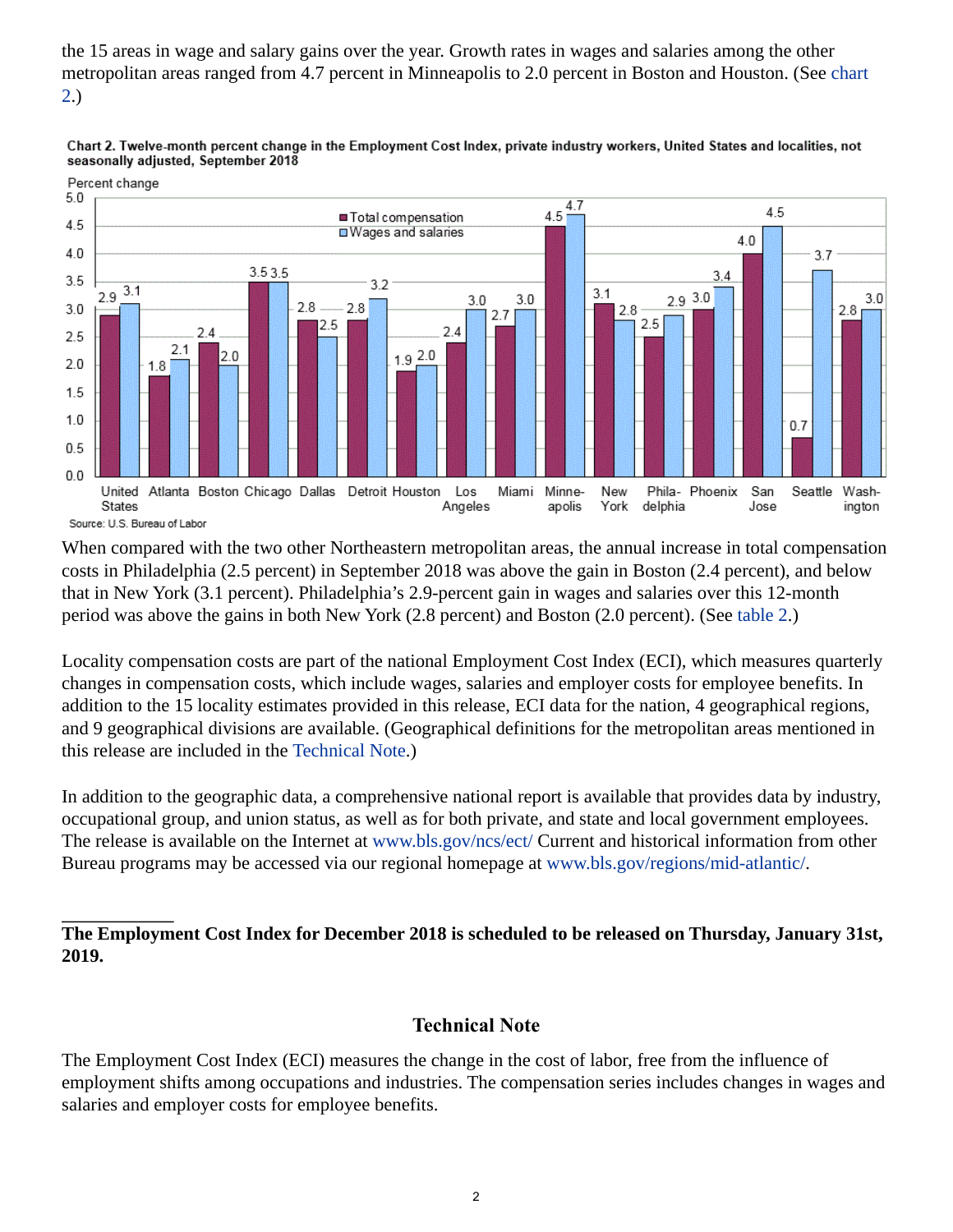Wages and salaries are defined as straight-time average hourly earnings or, for workers not paid on an hourly basis, straight-time earnings divided by the corresponding hours. Straight-time wage and salary rates are total earnings before payroll deductions, excluding premium pay for overtime, work on weekends and holidays, and shift differentials. Production bonuses, incentive earnings, commission payments, and cost-of-living adjustments are included in straight-time earnings, whereas nonproduction bonuses (such as Christmas or year-end bonuses) are excluded. Also excluded are such items as payments-in-kind, free room and board, and tips.

Based on available resources and the existing ECI sample, it was determined that estimates would be published for 15 metropolitan areas. Since the ECI sample sizes by area are directly related to area employment, the areas with the largest private industry employment as of the year 2000 were selected. For each of these areas, 12-month percent changes and associated standard errors were computed for the periods since December 2006.

The metropolitan area definitions of the 15 published localities are listed below.

- **Atlanta-Sandy Springs-Gainesville, GA-AL Combined Statistical Area (CSA)** includes Barrow, Bartow, Butts, Carroll, Cherokee, Clayton, Cobb, Coweta, Dawson, DeKalb, Douglas, Fayette, Forsyth, Fulton, Gwinnett, Hall, Haralson, Heard, Henry, Jasper, Lamar, Meriwether, Newton, Paulding, Pickens, Pike, Polk, Rockdale, Spalding, Troup, Upson, and Walton Counties in Georgia; and Chambers County in Alabama.
- **Boston-Worcester-Manchester, MA-NH CSA** includes Essex, Middlesex, Norfolk, Plymouth, Suffolk, and Worcester Counties in Massachusetts and Belknap, Hillsborough, Merrimack, Rockingham, and Strafford Counties in New Hampshire.
- **Chicago-Naperville-Michigan City, IL-IN-WI CSA** includes Cook, DeKalb, DuPage, Grundy, Kane, Kankakee, Kendall, Lake, McHenry, and Will Counties in Illinois; Jasper, Lake, LaPorte, Newton, and Porter Counties in Indiana; and Kenosha County in Wisconsin.
- **Dallas-Fort Worth, TX CSA** includes Collin, Cooke, Dallas, Delta, Denton, Ellis, Henderson, Hood, Hunt, Johnson, Kaufman, Palo Pinto, Parker, Rockwall, Somervell, Tarrant, and Wise Counties in Texas.
- **Detroit-Warren-Flint, MI CSA** includes Genesee, Lapeer, Livingston, Macomb, Monroe, Oakland, St. Clair, Washtenaw, and Wayne Counties in Michigan.
- **Houston-Baytown-Huntsville, TX CSA** includes Austin, Brazoria, Chambers, Fort Bend, Galveston, Harris, Liberty, Matagorda, Montgomery, San Jacinto, Walker, and Waller Counties in Texas.
- **Los Angeles-Long Beach-Riverside, CA CSA** includes Los Angeles, Orange, Riverside, San Bernardino, and Ventura Counties in California.
- **Miami-Fort Lauderdale-Pompano Beach, FL Metropolitan Statistical Area (MSA)** includes Broward, Miami-Dade, and Palm Beach Counties in Florida.
- **Minneapolis-St. Paul-St. Cloud, MN-WI CSA** includes Anoka, Benton, Carver, Chisago, Dakota, Goodhue, Hennepin, Isanti, McLeod, Ramsey, Rice, Scott, Sherburne, Stearns, Washington, and Wright Counties in Minnesota; and Pierce and St. Croix Counties in Wisconsin.
- **New York-Newark-Bridgeport, NY-NJ-CT-PA CSA** includes Bronx, Dutchess, Kings, Nassau, New York, Orange, Putnam, Queens, Richmond, Rockland, Suffolk, Ulster, and Westchester Counties in New York; Bergen, Essex, Hudson, Hunterdon, Mercer, Middlesex, Monmouth, Morris, Ocean, Passaic, Somerset, Sussex, and Union Counties in New Jersey; Fairfield, Litchfield, and New Haven Counties in Connecticut; and Pike County in Pennsylvania.
- **Philadelphia-Camden-Vineland, PA-NJ-DE-MD CSA** includes Bucks, Chester, Delaware, Montgomery, and Philadelphia Counties in Pennsylvania; Burlington, Camden, Cumberland, Gloucester, and Salem Counties in New Jersey; New Castle County in Delaware; and Cecil County in Maryland.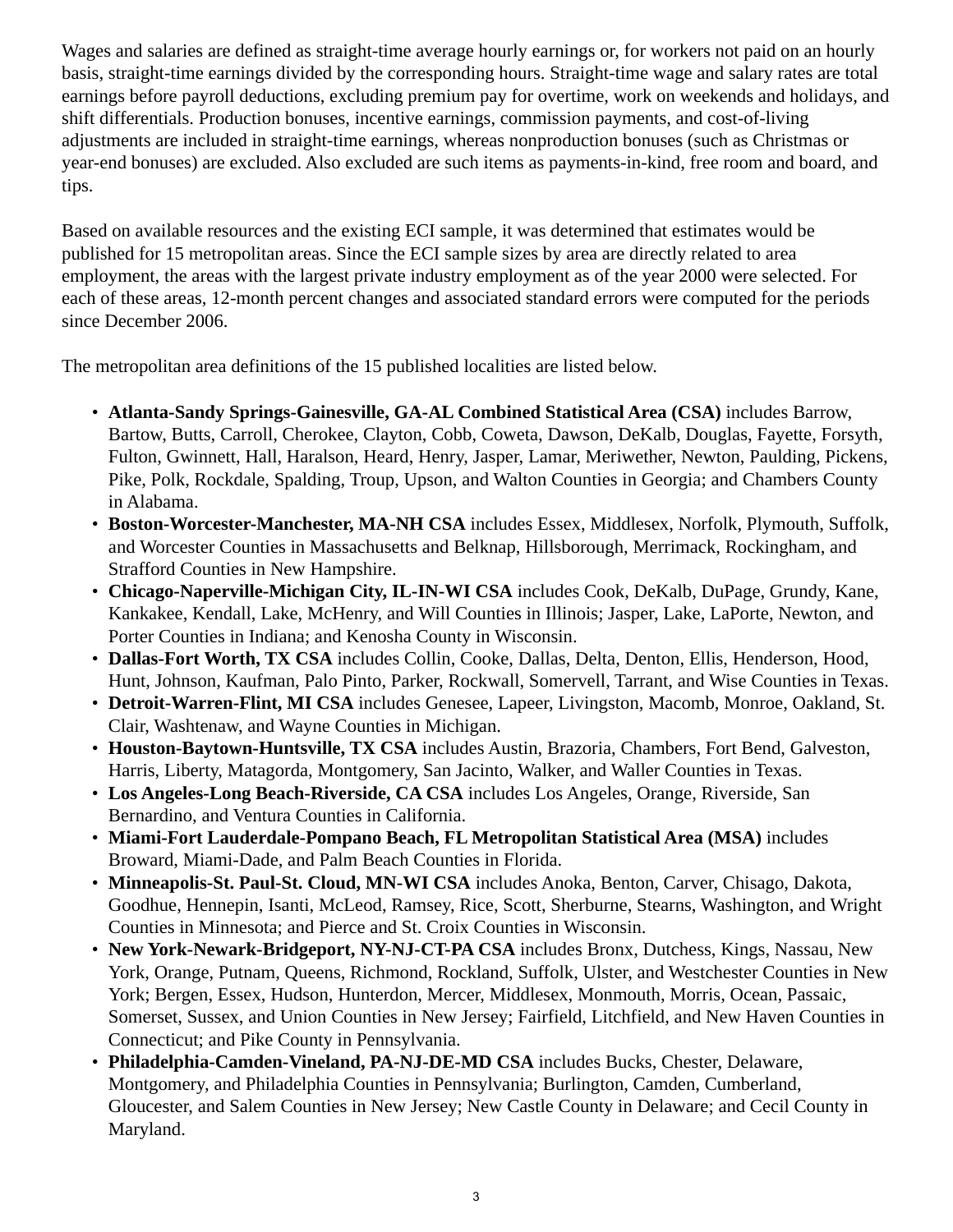- **Phoenix-Mesa-Scottsdale, AZ MSA** includes Maricopa and Pinal Counties in Arizona.
- **San Jose-San Francisco-Oakland, CA CSA** includes Alameda, Contra Costa, Marin, Napa, San Benito, San Francisco, San Mateo, Santa Clara, Santa Cruz, Sonoma, and Solano Counties in California.
- **Seattle-Tacoma-Olympia, WA CSA** includes Island, King, Kitsap, Mason, Pierce, Snohomish, and Thurston Counties in Washington.
- **Washington-Baltimore-Northern Virginia, DC-MD-VA-WV CSA** includes the District of Columbia; Baltimore City and Anne Arundel, Baltimore, Calvert, Carroll, Charles, Frederick, Harford, Howard, Montgomery, Prince George's, Queen Anne's, and St. Mary's Counties in Maryland; Alexandria, Fairfax, Falls Church, Fredericksburg, Manassas, Manassas Park, and Winchester Cities and Arlington, Clarke, Fairfax, Fauquier, Frederick, Loudoun, Prince William, Spotsylvania, Stafford, and Warren Counties in Virginia; and Hampshire and Jefferson Counties in West Virginia.

Definitions of the four geographic regions of the country are noted below.

- **Northeast:** Connecticut, Maine, Massachusetts, New Hampshire, New Jersey, New York, Pennsylvania, Rhode Island, and Vermont.
- **South:** Alabama, Arkansas, Delaware, the District of Columbia, Florida, Georgia, Kentucky, Louisiana, Maryland, Mississippi, North Carolina, Oklahoma, South Carolina, Tennessee, Texas, Virginia, and West Virginia.
- **Midwest:** Illinois, Indiana, Iowa, Kansas, Michigan, Minnesota, Missouri, Nebraska, North Dakota, Ohio, South Dakota, and Wisconsin.
- **West:** Alaska, Arizona, California, Colorado, Hawaii, Idaho, Montana, Nevada, New Mexico, Oregon, Utah, Washington, and Wyoming.

Information in this release will be made available to sensory impaired individuals upon request. Voice phone: (202) 691-5200; Federal Relay Service: (800) 877-8339.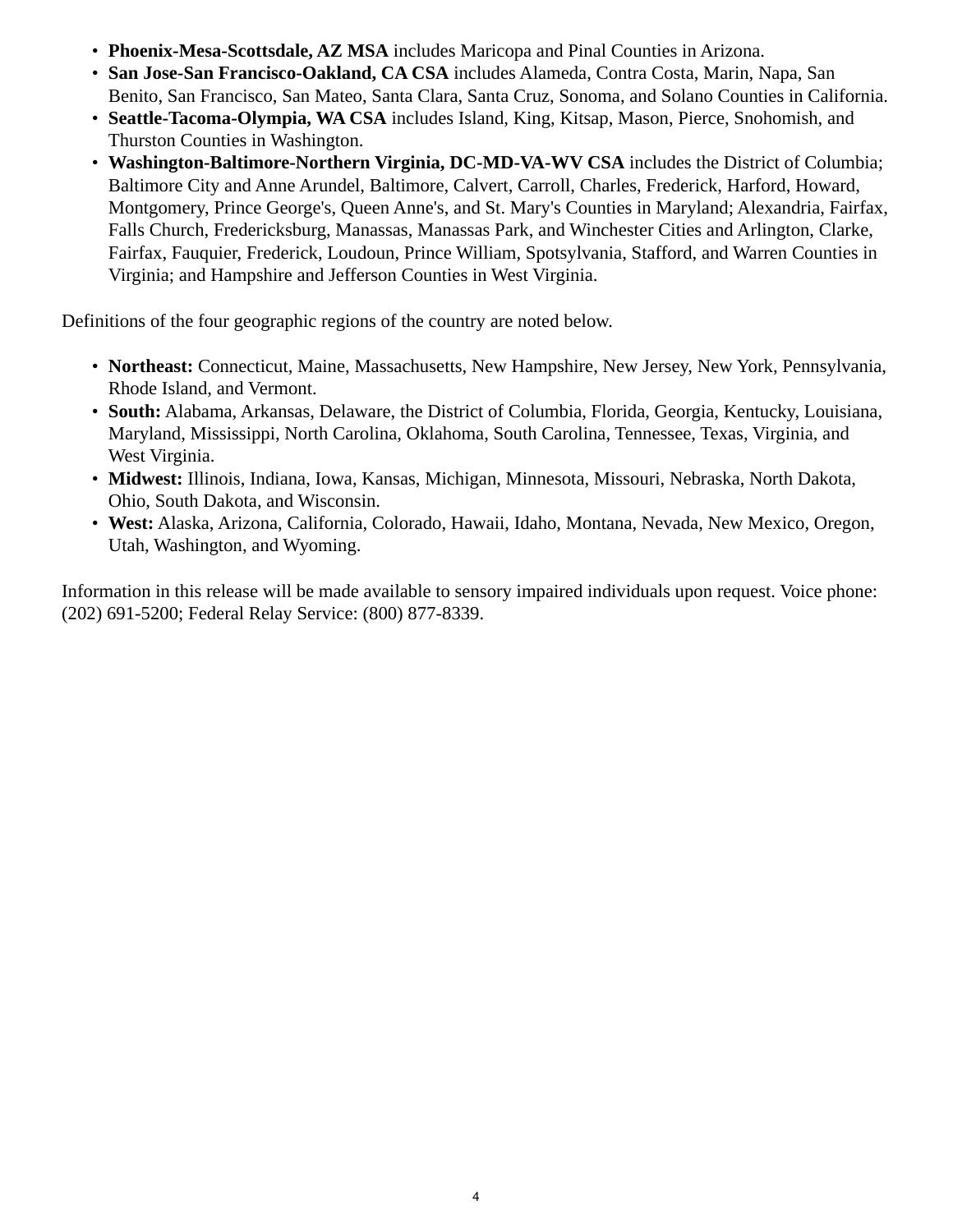|                              | Total compensation                         |      |      |      | Wages and salaries                         |      |      |      |
|------------------------------|--------------------------------------------|------|------|------|--------------------------------------------|------|------|------|
| Area                         | 12-month percent changes for period ended- |      |      |      | 12-month percent changes for period ended- |      |      |      |
|                              | March                                      | June | Sep. | Dec. | March                                      | June | Sep. | Dec. |
| <b>United States</b>         |                                            |      |      |      |                                            |      |      |      |
|                              | 1.7                                        | 2.0  | 2.3  | 2.3  | 1.7                                        | 1.9  | 2.3  | 2.2  |
|                              | 2.8                                        | 1.9  | 1.9  | 1.9  | 2.8                                        | 2.2  | 2.1  | 2.1  |
|                              | 1.8                                        | 2.4  | 2.3  | 2.2  | 2.0                                        | 2.6  | 2.4  | 2.3  |
|                              | 2.3                                        | 2.4  | 2.5  | 2.6  | 2.6                                        | 2.4  | 2.6  | 2.8  |
|                              | 2.8                                        | 2.9  | 2.9  |      | 2.9                                        | 2.9  | 3.1  |      |
| <b>Northeast</b>             |                                            |      |      |      |                                            |      |      |      |
|                              | 1.5                                        | 2.0  | 2.5  | 2.6  | 1.5                                        | 1.9  | 2.5  | 2.6  |
|                              | 4.0                                        | 2.1  | 2.0  | 1.9  | 4.4                                        | 2.2  | 2.1  | 2.0  |
|                              | 1.6                                        | 2.7  | 2.5  | 2.5  | 1.8                                        | 3.2  | 2.8  | 2.9  |
|                              | 2.3                                        | 2.7  | 2.8  | 2.6  | 2.2                                        | 2.8  | 3.0  | 2.7  |
|                              | 2.7                                        | 2.7  | 3.1  |      | 2.9                                        | 2.4  | 2.9  |      |
| Philadelphia-Camden-Vineland |                                            |      |      |      |                                            |      |      |      |
|                              | 1.6                                        | 1.5  | 1.4  | 2.0  | 1.4                                        | 1.5  | 1.4  | 2.0  |
|                              | 2.5                                        | 2.6  | 2.1  | 1.6  | 2.3                                        | 2.4  | 2.2  | 1.5  |
|                              | 1.0                                        | 1.9  | 2.3  | 2.2  | 1.0                                        | 2.0  | 2.3  | 2.4  |
|                              | 3.0                                        | 2.3  | 2.1  | 2.7  | 3.0                                        | 2.0  | 1.8  | 2.4  |
|                              | 2.7                                        | 3.0  | 2.5  |      | 2.7                                        | 2.8  | 2.9  |      |

<span id="page-4-0"></span>**Table 1. Employment Cost Index for total compensation and for wages and salaries, private industry workers, United States, Northeast region, and the Philadelphia area, not seasonally adjusted**